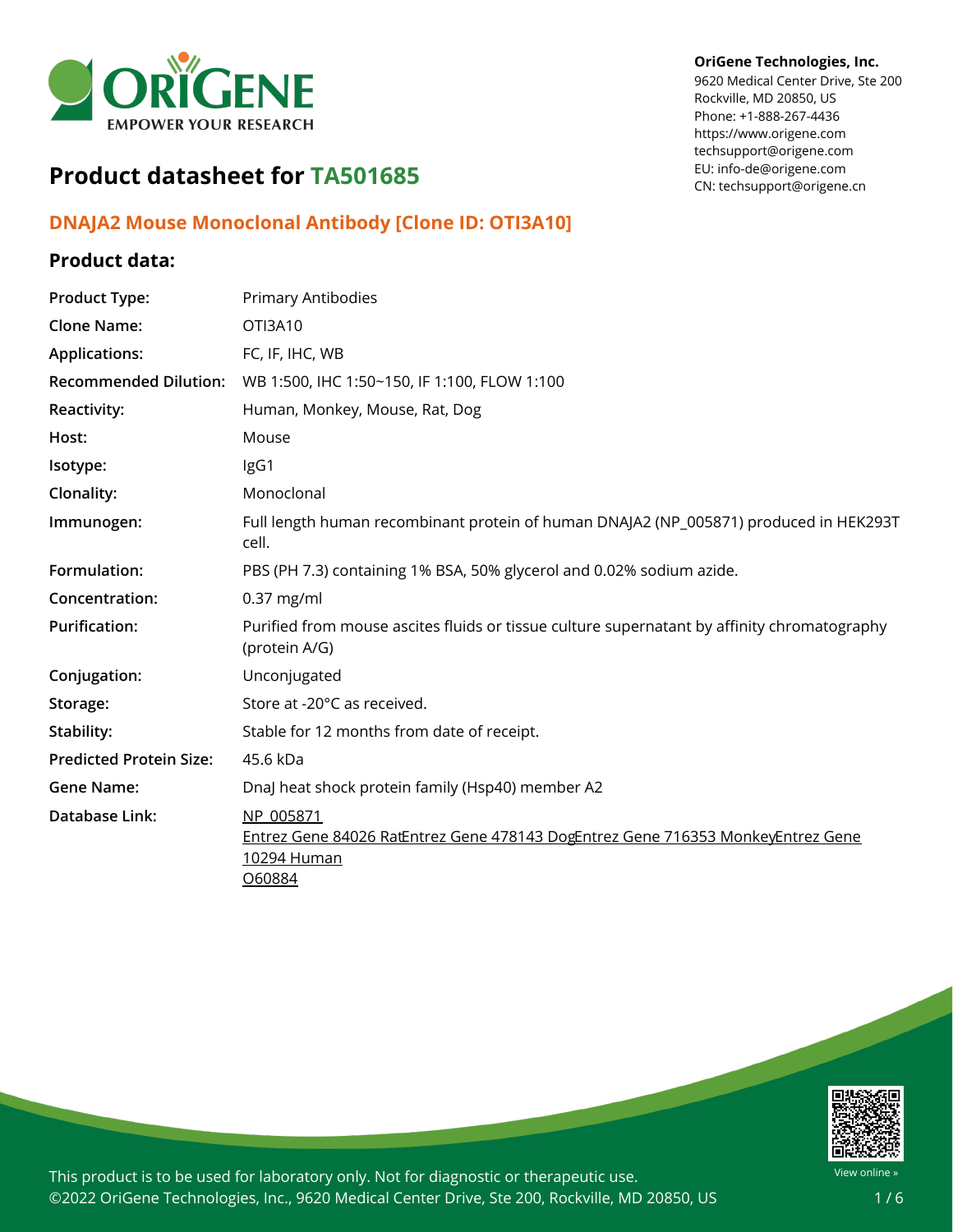#### ORIGENE **DNAJA2 Mouse Monoclonal Antibody [Clone ID: OTI3A10] – TA501685**

**Background:** The protein encoded by this gene belongs to the evolutionarily conserved DNAJ/HSP40 family of proteins, which regulate molecular chaperone activity by stimulating ATPase activity. DNAJ proteins may have up to 3 distinct domains: a conserved 70-amino acid J domain, usually at the N terminus; a glycine/phenylalanine (G/F)-rich region; and a cysteine-rich domain containing 4 motifs resembling a zinc finger domain. The product of this gene works as a cochaperone of Hsp70s in protein folding and mitochondrial protein import in vitro. [provided by RefSeq]

**Synonyms:** CPR3; DJ3; DJA2; DNAJ; DNJ3; HIRIP4; PRO3015; RDJ2

#### **Product images:**

HEK293T cells were transfected with the pCMV6- ENTRY control (Cat# [PS100001], Left lane) or pCMV6-ENTRY DNAJA2 (Cat# [RC202204], Right lane) cDNA for 48 hrs and lysed. Equivalent amounts of cell lysates (5 ug per lane) were separated by SDS-PAGE and immunoblotted with anti-DNAJA2(Cat# TA501685). Positive lysates [LY401779] (100ug) and [LC401779] (20ug) can be purchased separately from OriGene.



Western blot analysis of extracts (35ug) from 9 different cell lines by using anti-DNAJA2 monoclonal antibody.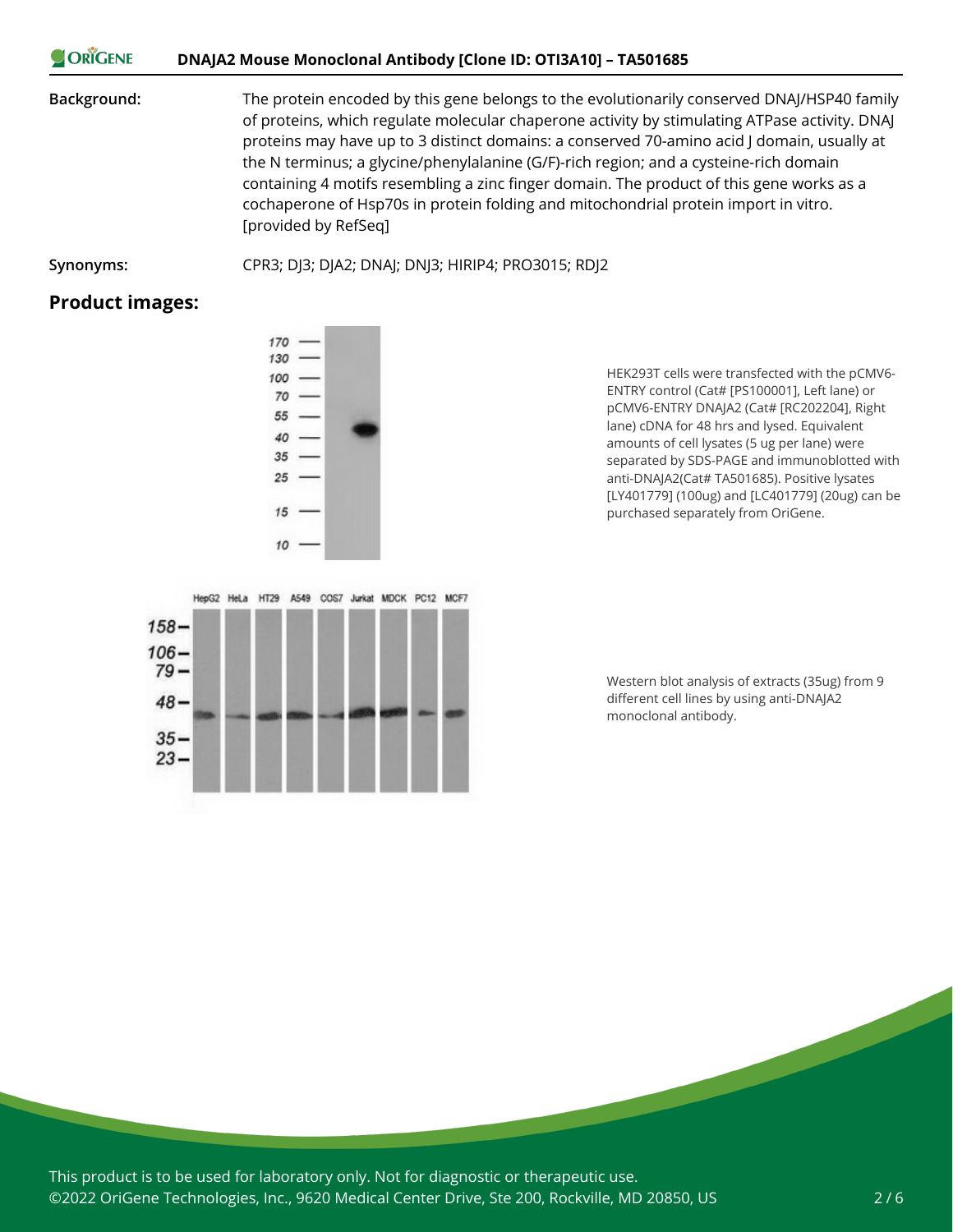

Immunohistochemical staining of paraffinembedded Human breast tissue within the normal limits using anti-DNAJA2 mouse monoclonal antibody. (Heat-induced epitope retrieval by 10mM citric buffer, pH6.0, 100°C for 10min, TA501685, Dilution 1:50)

Immunohistochemical staining of paraffinembedded Adenocarcinoma of Human breast tissue using anti-DNAJA2 mouse monoclonal antibody. (Heat-induced epitope retrieval by 10mM citric buffer, pH6.0, 100°C for 10min, TA501685, Dilution 1:50)

Immunohistochemical staining of paraffinembedded Human Kidney tissue within the normal limits using anti-DNAJA2 mouse monoclonal antibody. (Heat-induced epitope retrieval by 10mM citric buffer, pH6.0, 100°C for 10min, TA501685, Dilution 1:50)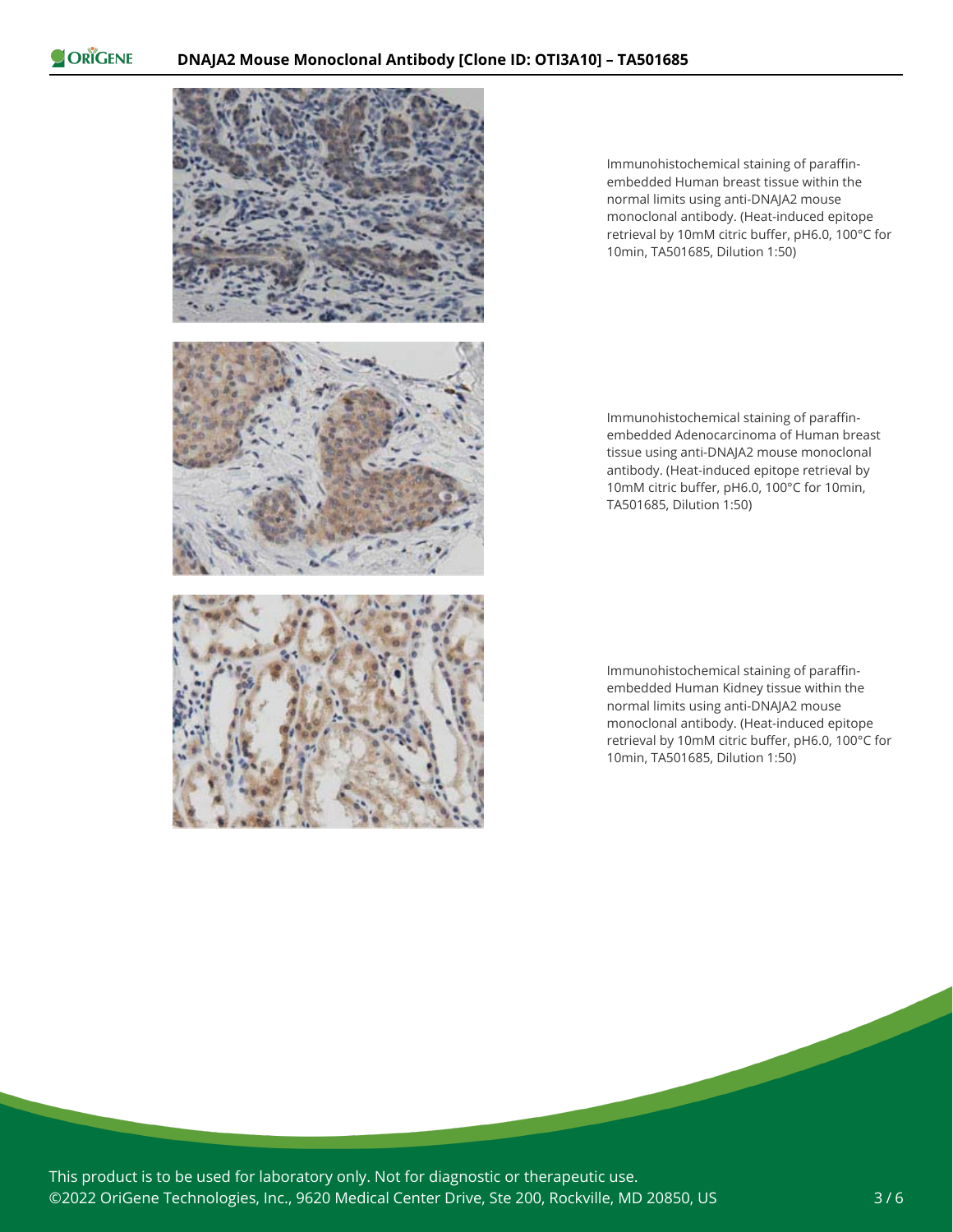

Immunohistochemical staining of paraffinembedded Adenocarcinoma of Human ovary tissue using anti-DNAJA2 mouse monoclonal antibody. (Heat-induced epitope retrieval by 10mM citric buffer, pH6.0, 100°C for 10min, TA501685, Dilution 1:50)

Immunohistochemical staining of paraffinembedded Human thyroid tissue within the normal limits using anti-DNAJA2 mouse monoclonal antibody. (Heat-induced epitope retrieval by 10mM citric buffer, pH6.0, 100°C for 10min, TA501685, Dilution 1:50)

Immunohistochemical staining of paraffinembedded Carcinoma of Human thyroid tissue using anti-DNAJA2 mouse monoclonal antibody. (Heat-induced epitope retrieval by 10mM citric buffer, pH6.0, 100°C for 10min, TA501685, Dilution 1:50)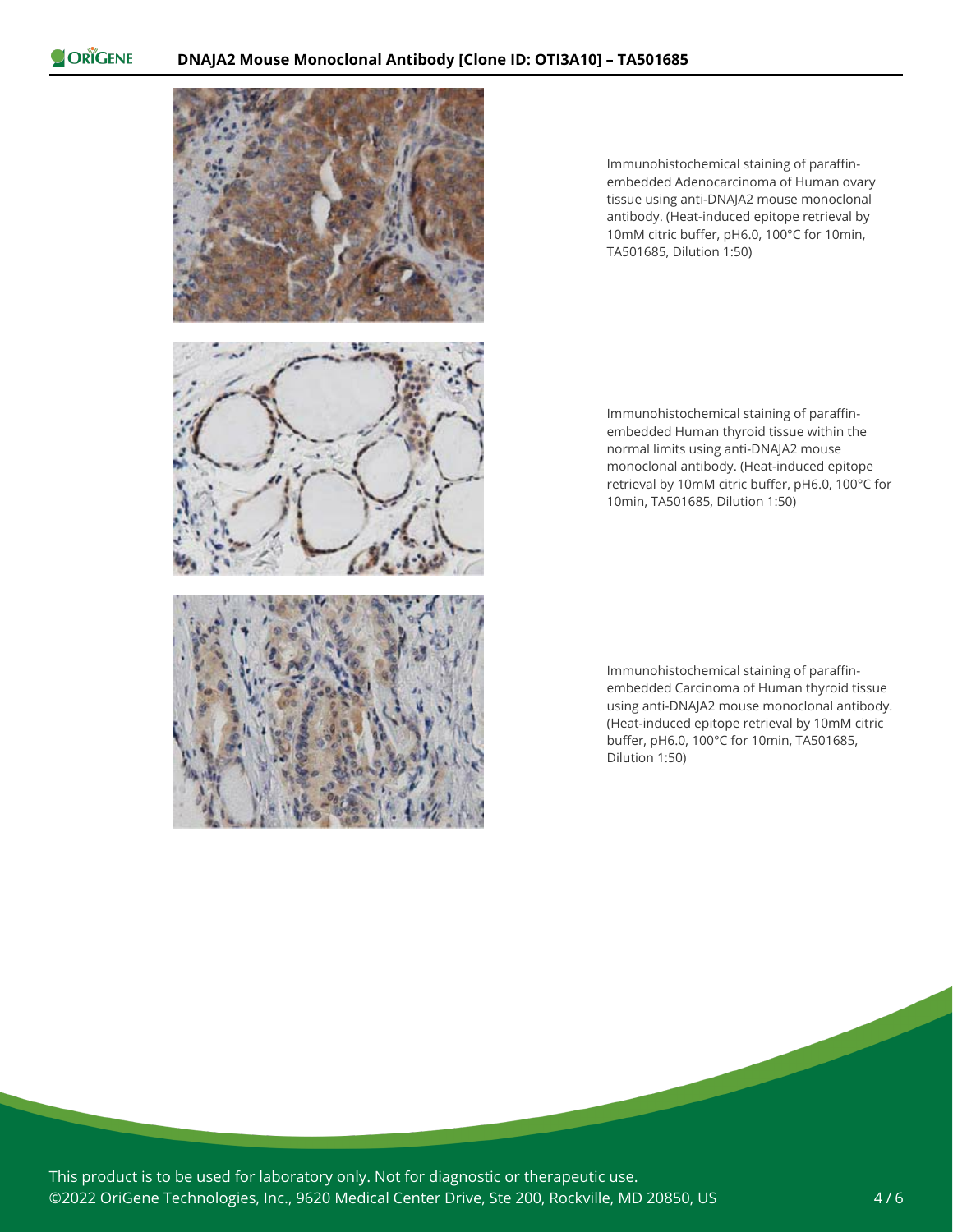

Immunohistochemical staining of paraffinembedded Adenocarcinoma of Human endometrium tissue using anti-DNAJA2 mouse monoclonal antibody. (Heat-induced epitope retrieval by 10mM citric buffer, pH6.0, 100°C for 10min, TA501685, Dilution 1:50)

Immunohistochemical staining of paraffinembedded Human bladder tissue within the normal limits using anti-DNAJA2 mouse monoclonal antibody. (Heat-induced epitope retrieval by 10mM citric buffer, pH6.0, 100°C for 10min, TA501685, Dilution 1:50)

Immunohistochemical staining of paraffinembedded Human lymph node tissue within the normal limits using anti-DNAJA2 mouse monoclonal antibody. (Heat-induced epitope retrieval by 10mM citric buffer, pH6.0, 100°C for 10min, TA501685, Dilution 1:50)